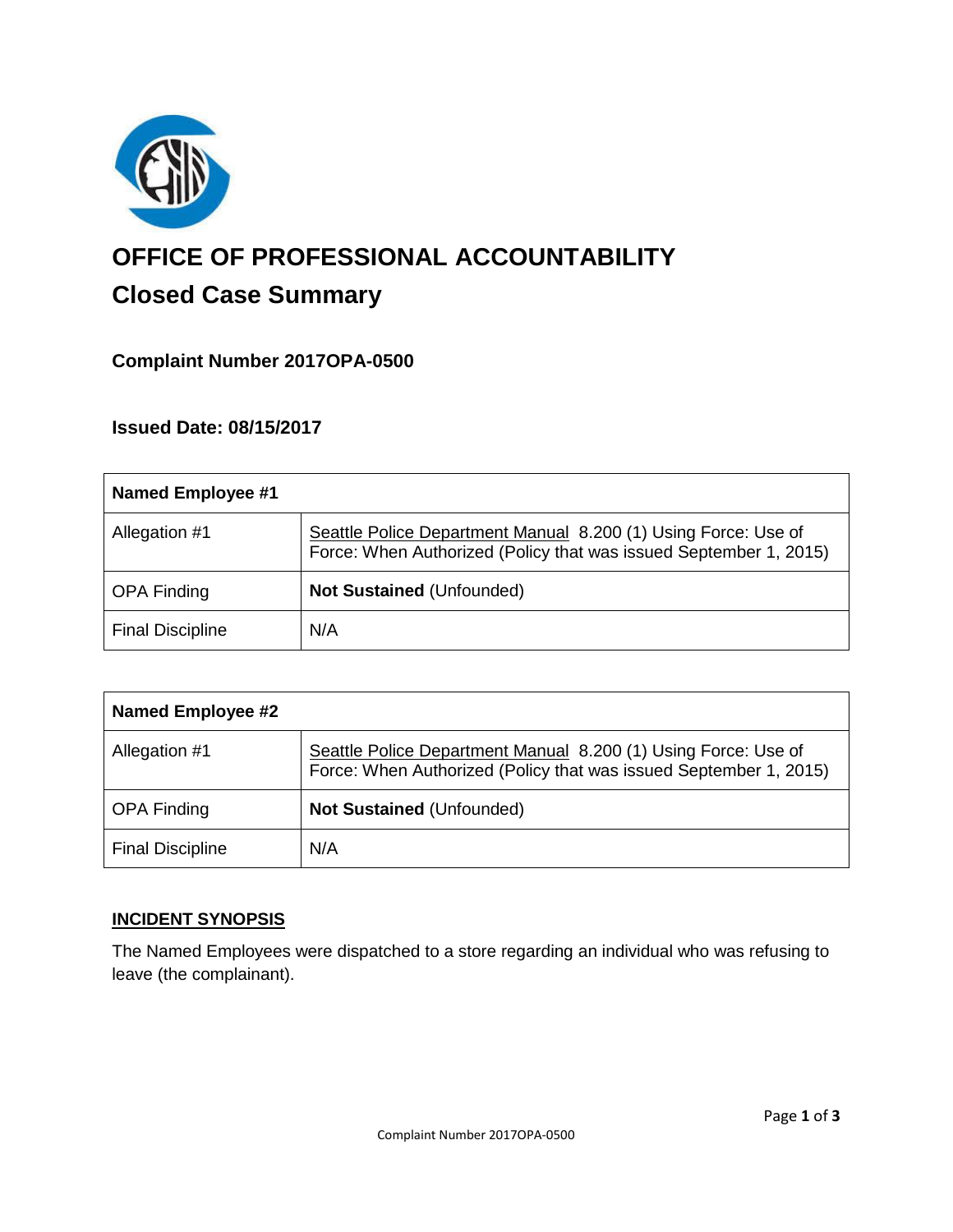#### **COMPLAINT**

The complainant alleged that Named Employee #2 twisted her right arm and caused injury. She alleged that prior to transport, Named Employee #1 tightened the seat belt too tight. The complainant also alleged that the Named Employees' audio recording devices were turned off, which OPA determined was not the case.

#### **INVESTIGATION**

The OPA investigation included the following actions:

- 1. Review of the complaint
- 2. Review of In-Car Videos (ICV)
- 3. Review of Use of Force documents
- 4. Search for and review of all relevant records and other evidence
- 5. Interviews of SPD employees

#### **ANALYSIS AND CONCLUSION**

Named Employee #1 and Named Employee #2 were dispatched to a grocery store regarding a woman who was refusing to leave the store. The woman, who was the complainant here, was placed under arrest for trespass. Virtually the entirety of the complainant's contact with Named Employee #1 and Named Employee #2 was captured by ICV.

The complainant was handcuffed by Named Employee #2, who checked the tightness of and double-locked the handcuffs. Named Employee #2 then escorted the complainant out of the store by holding her right elbow with his left hand.

The complainant did not claim to be in pain when she was handcuffed. To the contrary, the complainant stated that the handcuffs were not tight enough, which Named Employee #2 also checked. The complainant also did not state that she was in pain when she was walked from the store to the police vehicle.

The complainant was led to the front of Named Employee #1's vehicle where she was searched incident to arrest by Named Employee #2. During the search the complainant complained of pain to her right arm and alleged that Named Employee #2 twisted her arm causing the injury. Seattle Fire Department responded to treat the complainant for her alleged injury, but she refused treatment. The force was reported to a Sergeant by Named Employee #2, and the Sergeant responded to the scene to conduct a Use of Force investigation. Named Employee #2 completed a Use of Force statement, in which he affirmed that the complainant was compliant and no force was used.

The complainant also complained that the officers put her seat belt on too tight. Named Employee #1's rear-facing ICV recorded the placement of the complainant in the back seat of